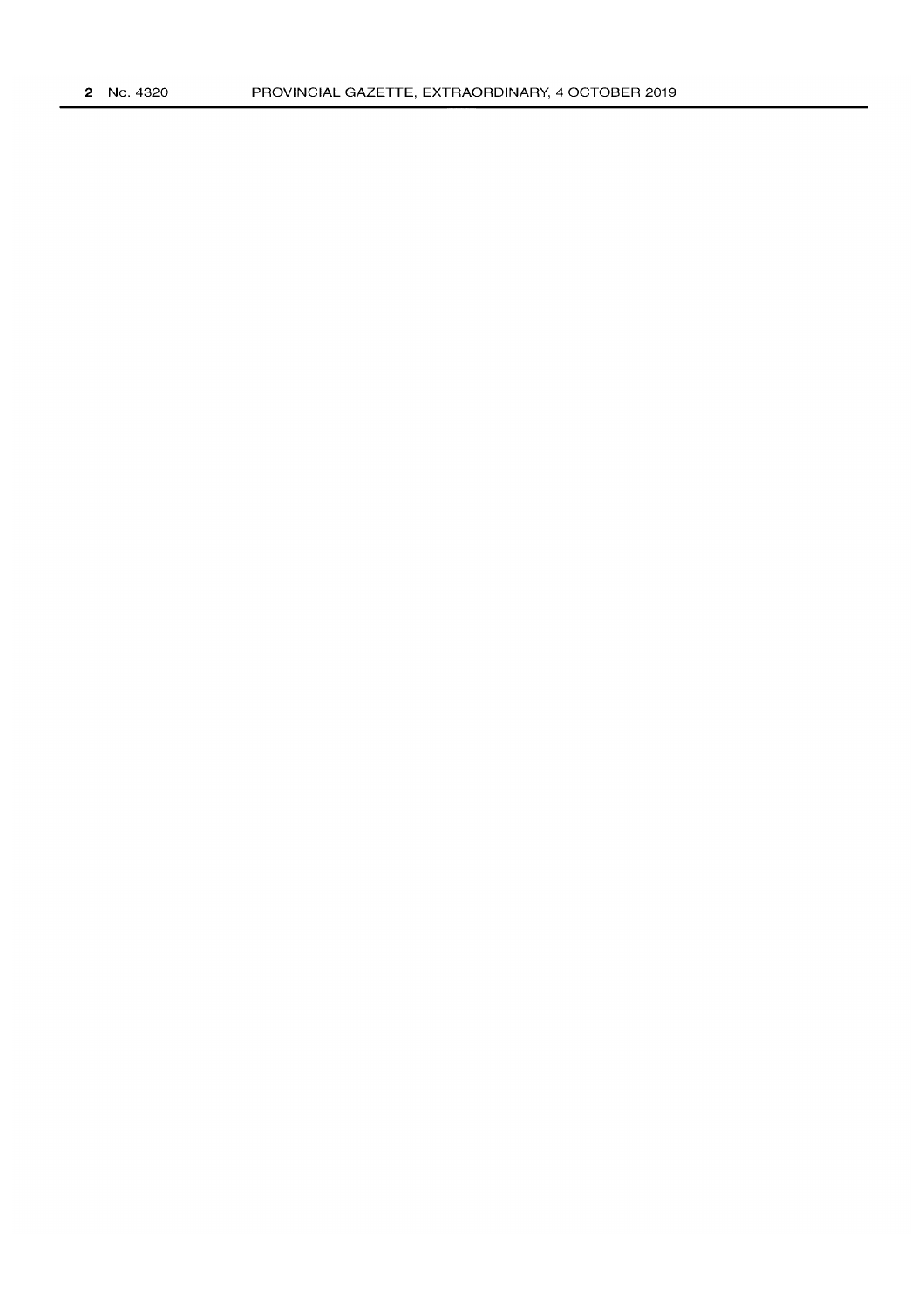## **CONTENTS**

|     |                                                                                                                                                                                                                                  | Gazette<br>No | Page<br>No. |
|-----|----------------------------------------------------------------------------------------------------------------------------------------------------------------------------------------------------------------------------------|---------------|-------------|
|     | <b>PROVINCIAL NOTICES • PROVINSIALE KENNISGEWINGS</b>                                                                                                                                                                            |               |             |
| 280 | Local Government: Municipal Electoral Act (27/2000): Electoral Commission: Election timetable: Ward 05 of<br>the Amahlathi [EC124], Ward 34 of Enoch Mgijima [EC139] and Ward 07 of the Umzimvubu [EC442] Local<br>Municipality. | 4320          |             |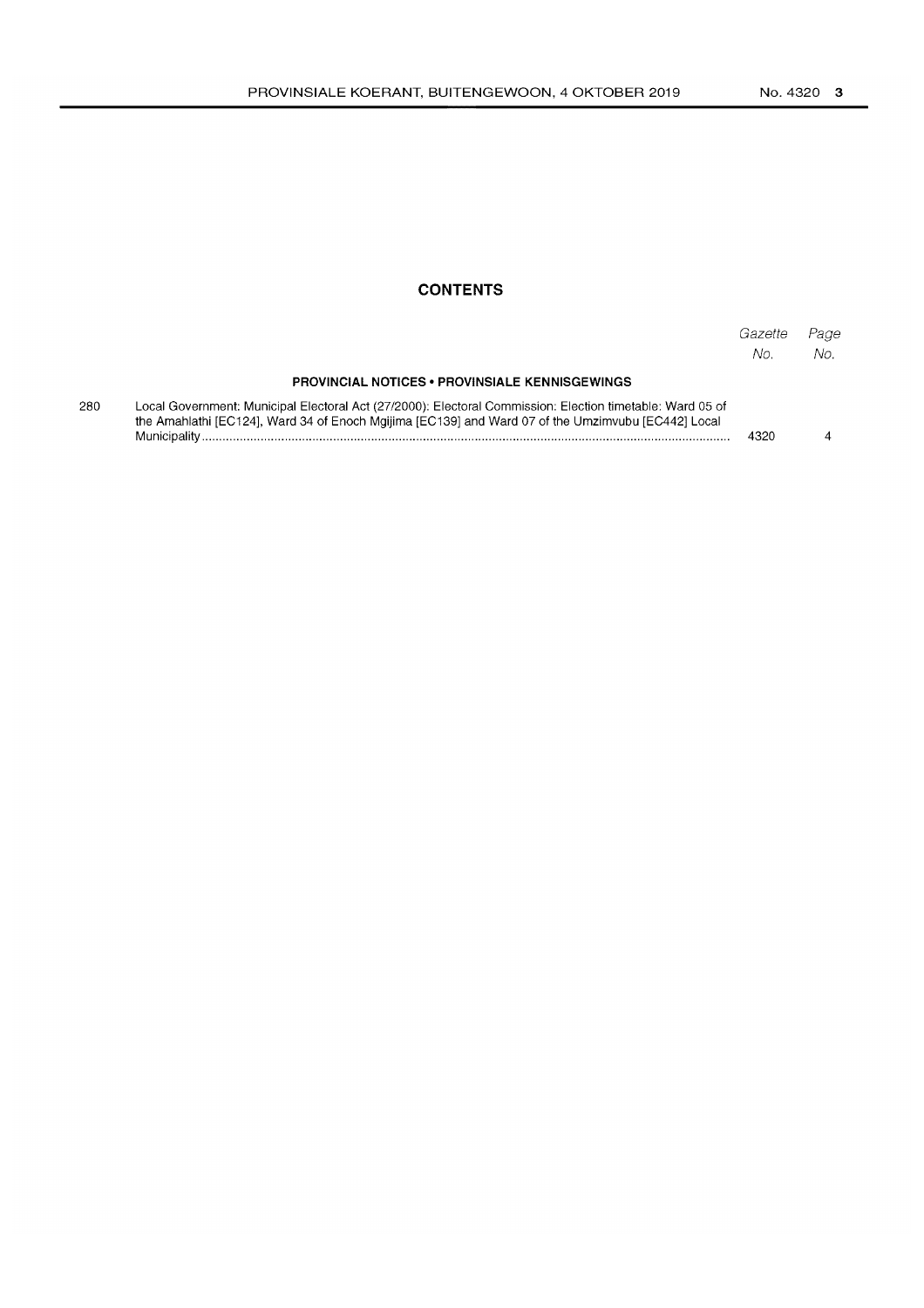# PROVINCIAL NOTICES • PROVINSIALE KENNISGEWINGS

## PROVINCIAL NOTICE 280 OF 2019

## ELECTORAL COMMISSION

## ELECTION TIMETABLE

The Electoral Commission hereby gives notice that it has in terms of section 11 of the Local Government: Municipal Electoral Act, 2000, compiled the election timetable set out below to apply to the municipal by-elections to be held on 23 October 2019 in respect of Ward 05 of the Amahlathi [EC124], Ward 34 of Enoch Mgijima [EC139] and Ward 07 of the Umzimvubu [EC442] Local Municipality; as proclaimed by Provincial Notice number 268 of 2019, as published in the Provincial Gazette Extraordinary No 4314 of the Eastern Cape Province, dated 20 September 2019. A reference to "section" in this election timetable is a reference to that section in the Local Government: Municipal Electoral Act, 2000 (Act No. 27 of 2000).

#### Cut-off time for act to be performed

1 An act required in terms of this Act to be performed by not later than a date in the election timetable must be performed before 17:00 on that date, unless otherwise specified.

#### Certification of the voters' roll

2 By 26 September 2019 the Chief Electoral Officer must certify the segments of the voters' roll for the voting districts to be used in the byelections in terms of section 6(2)(a).

## Notice that lists of addresses of voting stations are available for inspection

3 By 26 September 2019 the chief electoral officer must give notice that copies of a list of voting stations and their addresses will be available for inspection at the office of the Commission's local representative in terms of section 19(5).

#### Notice of route of mobile voting stations

4 If the Commission decides to use mobile voting stations in the byelections, the Commission must by 04 October 2019 give notice of the route, including the locations and estimated times of stopping of each mobile voting station in terms of section 22(1).